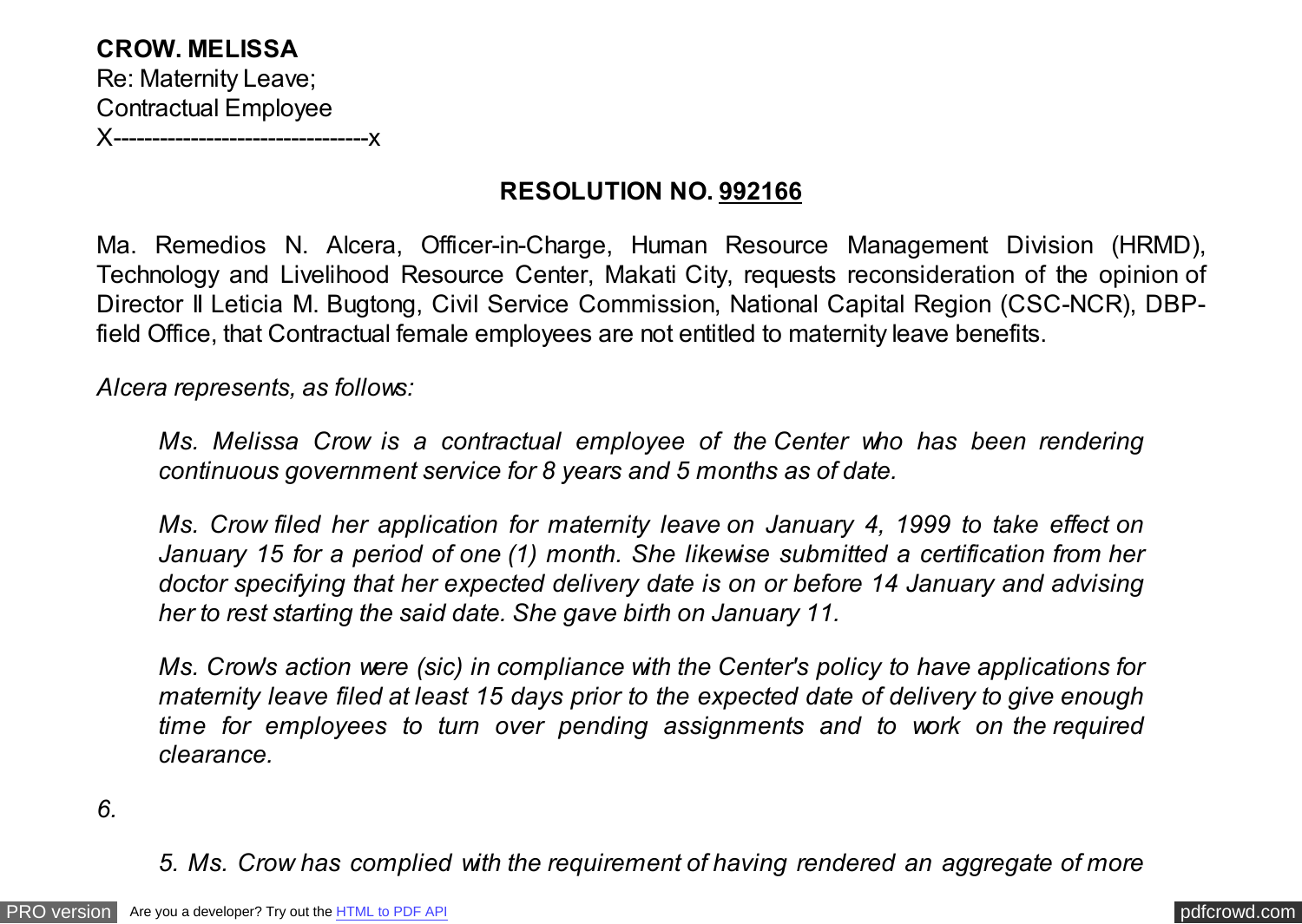*that two-(2) years of government service. Further, the affectivity of her approved application for maternity leave which is January 15, 1999 falls coincidentally with the effectively date of CSC MC no. 41 s. 1998."*

As shown by the records, an earlier request for an opinion relative to the entitlement to maternity leave benefits of contractual employees was made by Gladys Z. Dacanay, Manager, HRMD, Technology and Livelihood Resource Center, to Director II Leticia M. Bugtong, CSC-NCR, DBP-Field Office. In a letter dated February 12, 1999, Director Bugtong opined that:

*"As presented, it appears that the subject contractual employee file her maternity leave on January 15, 1999 a day after CSC Memorandum Circular No. 41, s. 1998 took effect instead of January 11, 1999 the date of here actual period of delivery. Obviously, the intention is for the subject employee to be entitled to maternity benefits in accordance with the provisions of Section 11, of CSC MC No. 41, s. 1998.*

*"In view of the above observation, this Office is of opinion that applicable leave rule in the instant case is Section 12, Rule XVI Omnibus Rules. Implementing Book V of EO No.292 as amended by the CSC Memorandum Circular 8, s. 1995, which reads as follows:*

*'Married women in the government service who have rendered an aggregate of two or more years of service, shall, in addition to the vacation and sick leave granted to them, be entitled to maternity leave for 60 days with full pay.'*

*"Reading of the aforequoted rule shows that the entitlement to maternity leave*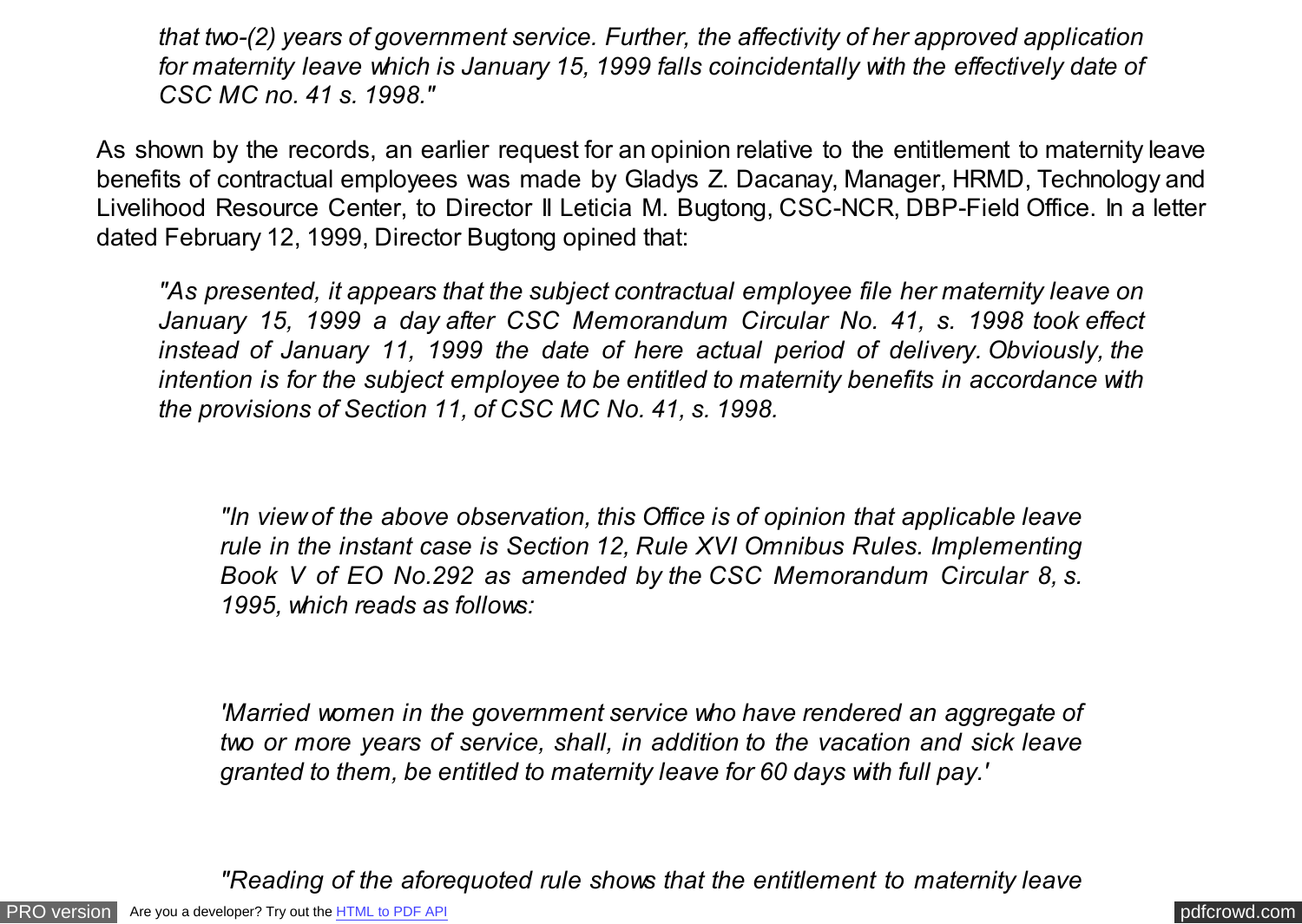*benefits presupposes that the employee concerned is entitled to vacation and sick leave benefits.*

*"Furthermore, Section 4, Rule XVI provides as follows:*

*'Employees hired on a contractual basis are not entitled to vacation and sick leave benefits. Employment contract shall not provided for such leave benefits.'"*

The management and staff of the said agency were not satisfied with the aforequoted opinion. Hence, this request for reconsideration. Relevant to the matter is **Section 18, Rule XVI, Omnibus Rules on Leave (CSC Memorandum Circular No. 41, s. 1998), which provides, as follows:**

*"Section 18. Maternity leave of Contractual employees.-Married contractual employees whether or not receiving 20% premium on their salary shall be entitled to maternity leaves benefits like regular employees accordance with the provisions of Section 11 hereof*

The aforecited rule, which took effect on January 15, 1999, is the explicit that married contractual employees ate entitled to maternity leave.

Record shows that the approved applications for maternity leave of Crow took effect on January 15,1999. Evendently, she is entitled to maternity leave benefits to pursuant to the aforequoted rule.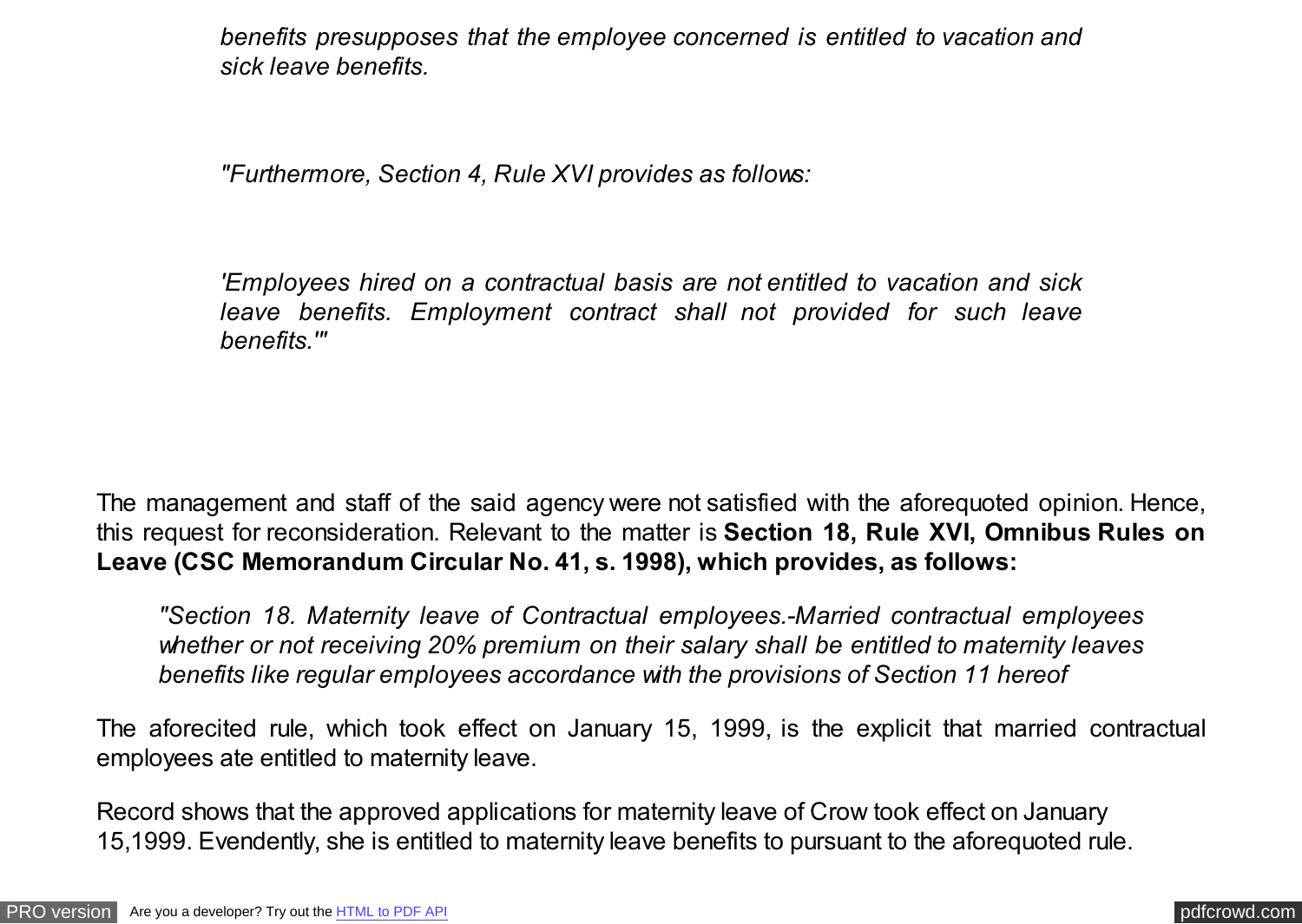It must be noted that **CSC Resolution No. 98-3142** and **Memorandum Circular No. 41, s. 1998** which embodied the said Omnibus Rules on leave were issued on December 24, 1998, respectively. Hence, while Crow actually gave birth on January 11, 1999, or three (3) days before the affectivity of the Revised Omnibus Rules on Leave, this should not be taken against her considering that as early as December, 1998, the intent to grant maternity leave benefits to contractual employees already existed.

Further, it is confirmed that she filed her application for maternity leave on January 4, 1999 to take effect on January 15, 1999. This proves that no intention was made to cirmcumbent the said Omnibus Rules.

Finally, the Leave Law being a social legislation, must be liberally construed such that any doubt as regards its grant must be resolved in favor of the employee. To rule otherwise, would run counter to the very purpose for which maternity leave benefits are given. Moreover, this is in keeping with the thrust of the Commission to humanize the bureaucracy through the grant of social benefits to ensure a productive workforce.

**WHEREFORE,** the request for reconsideration of Ma. Remedios N. Alcera is hereby granted. Accordingly, Melissa Crow is entitled to maternity leave benefits.

Quezon City, **SEP. 23, 1999**

**CORAZON ALMA G. DE LEON** Chairman



[PRO version](http://pdfcrowd.com/customize/) Are you a developer? Try out th[e HTML to PDF API](http://pdfcrowd.com/html-to-pdf-api/?ref=pdf) contract the contract of the HTML to PDF API [pdfcrowd.com](http://pdfcrowd.com)